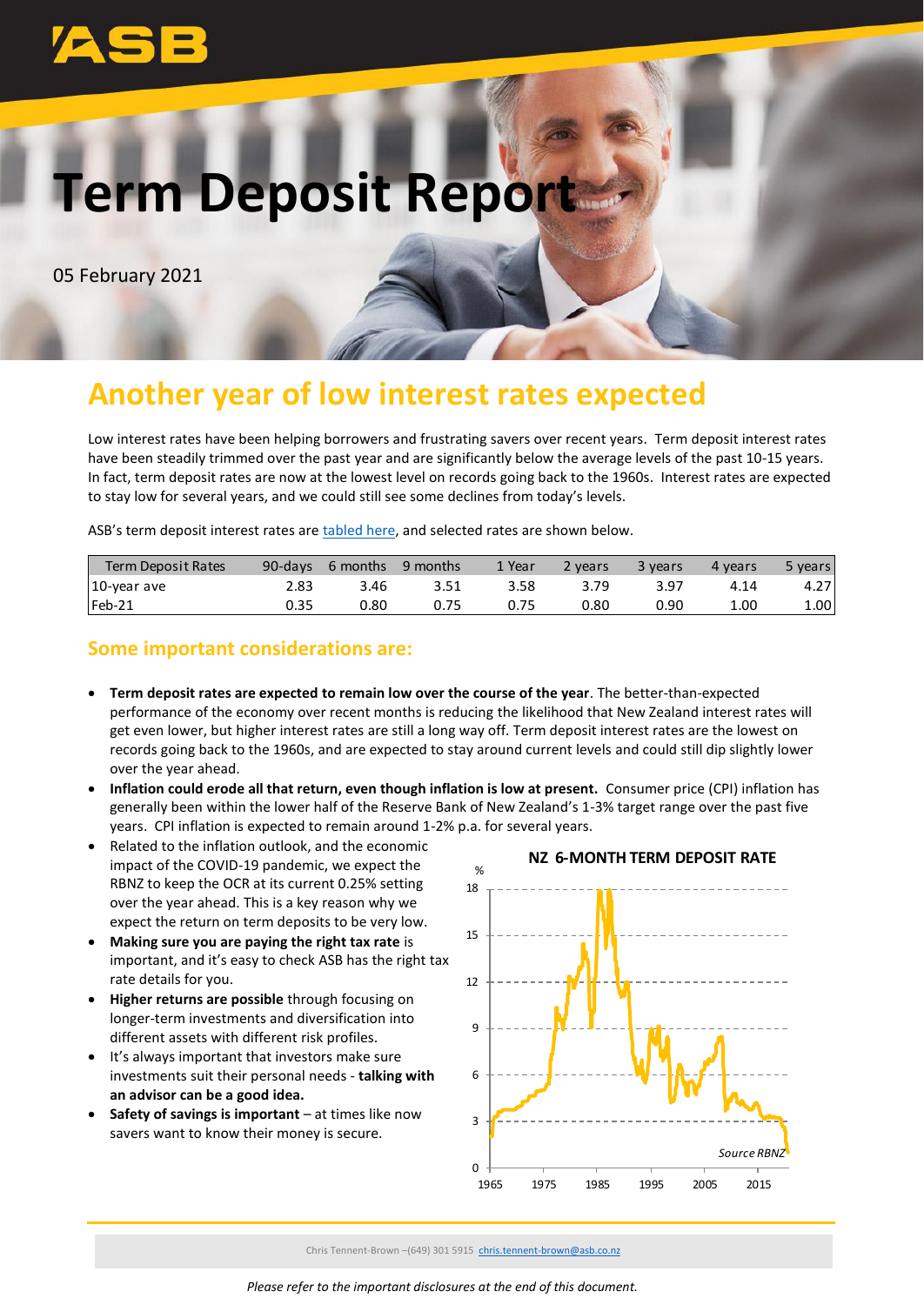## **Snapshot and Outlook**

Our view is that interest rates for most term deposits are going to stay very low for several years, and there is still a risk that some rates could dip even lower than today's levels over the course of the year.

At the time of writing, ASB's term deposit interest rates are largely between 0.35% and 1.00% for terms between 90 days and 5 years for term deposits over \$5,000. Over the past 10 years, term deposit interest rates have averaged over 2% to 3% higher than the current rates available for the various terms.

For the popular term deposit rates – short terms up to 1 year – a key influence is what the RBNZ does with the Official Cash Rate (OCR). The RBNZ adjusts the OCR to help it achieve its price stability (inflation) objectives. The RBNZ has a 1-3% target range



for inflation and would like it to be around 2% per annum on average. Consumer price inflation (CPI) has averaged just over 1% per annum over the past 5 years. That's too low from the RBNZ's perspective. Furthermore, we expect CPI inflation to remain contained, even though the economy is recovering well from last year's shock.

Even though the New Zealand economy is making good progress, there are still plenty of challenges: if the economy struggles again, the OCR could get cut lower than the current 0.25% setting.

Another important move from the RBNZ is also likely to be a downward influence on term deposit rates this year. In December the RBNZ provided further support for the economy via its Funding for Lending Programme (FLP). This scheme allows banks to borrow from the RBNZ at the prevailing OCR. The RBNZ's intent is to keep the downward pressure on interest rates in the economy. The FLP means that banks can fall back on the FLP scheme to ensure they have enough funding if their deposit base was to shrink. In turn, this means banks may be more prepared to cut term deposit rates. Lowering banks' funding costs then means lending rates within the economy will fall further and help stimulate the economic recovery. But some of the cost of the scheme will in effect be borne by depositors.

For savers, the expectation that the OCR (and other influential interest rates here and abroad) will stay low over the coming years has major implications. People are rightly concerned about the significant income drop caused by the lower interest rates available today compared to earlier years. Inflation is low, but it's still there, eroding the real value of investment returns, including term deposit interest. In fact, the current 5-year term deposit rate of 1.00% p.a. is lower than what we expect CPI inflation to average over the next 5 years.

Returns on the longer-term investments (2-5 years) are typically higher than for shorter terms, but that is not the case at present (all rates for terms from nine months out to five years are between 0.75-1.00% at the time of writing). There's not much of a premium for locking money away for several years, which adds to the current challenge of generating income from term deposits.

### **Some risks for consideration**

Interest rates are expected to remain low, leaving some investors frustrated for not locking in the higher long-term rates available in earlier months and years. However, with term deposits, funds are locked in, and only accessible in limited circumstances. This is an important consideration for investors, particularly when weighing up longer terms [\(more here\)](https://www.asb.co.nz/documents/term-investments/term-deposit-early-withdrawal-information.html). In other words, savers need to weigh up their personal circumstances and need for flexibility when considering what term is best for them.

### **Safety of your money**

When financial markets are volatile like they have been this year due to the COVID-19 pandemic, many investors become understandably concerned about the safety of their savings. For term deposit customers, it is important to know that ASB is strongly capitalised and maintains a very conservative (high) level of liquidity. This enables us to safely withstand extended periods of market disruption and uncertainty. ASB's credit ratings reflect the independent opinion of three international rating agencies about the capability and willingness of ASB to repay its debts (which includes term deposits). ASB is rated on an international scale as 'strong to very strong'. The RBNZ's website has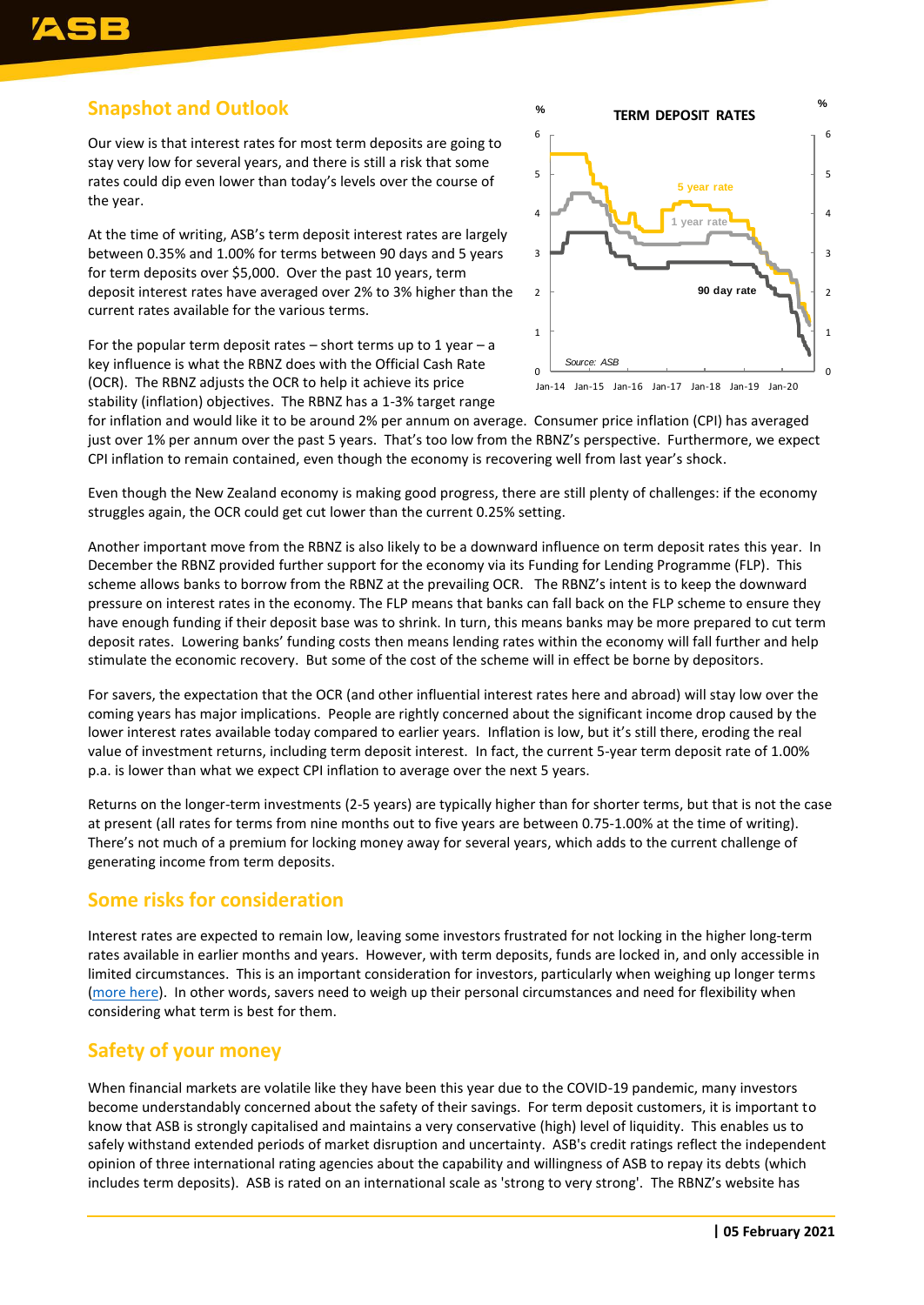information about credit ratings [here.](https://www.rbnz.govt.nz/regulation-and-supervision/banks/prudential-requirements/credit-ratings)

#### **Check you are on the right track**

It's worth thinking hard about the timeframe to invest for because the increase in return you can get for making a longer time commitment can make a difference. For example, the current interest rate on a six-month term deposit is 0.45% higher than the three-month rate (0.80% vs. 0.35% for deposits over \$5K).

ASB's term deposit interest rates are [tabled here.](https://www.asb.co.nz/term-investments/term-investment-rates.html) Higher returns are possible through longer-term investments and diversification into different assets with different risk profiles. But you need to be sure those investments suit your needs. Talking to an [ASB advisor](https://www.asb.co.nz/banking-with-asb/wealth-advisory-service.html) could help.

#### **Check you are paying the correct tax rate**

If you are a New Zealand tax resident and have supplied your IRD number but not your tax rate, the default rate is 33%. If you have not supplied your IRD number, then the non-declaration rate is 45%. You can use ou[r online tool](https://www.asb.co.nz/term-investments/rwt-calculator.html) to confirm your Resident Withholding Tax (RWT) rate - it'll only take a few seconds.

The guide then allows you to update your tax rate online using FastNet Classic. If you are a non-New Zealand tax resident the default rate will be the withholding tax rate for your indicated country of tax residence.

#### **Should you be in a term deposit or a term fund?**

An ASB Term Fund is an alternative to a term deposit and may provide a better after-tax return than a term deposit offering the same rate, term and fees - if you're on a 30% or 33% income tax rate. [Find out more here.](https://www.asb.co.nz/term-investments/asb-term-fund.html)

#### **A footnote on negative interest rates**

Over the course of 2020, many people asked us questions along the lines of *"why is the RBNZ talking about negative interest rates and what does this mean for me?"* or even more bluntly *"are banks going to charge me for keeping my money?"*

**It's important to note that even if the RBNZ cuts the OCR further and even sets a negative OCR, we don't expect negative retail term deposit rates.** Improving economic prospects over recent months are reducing the likelihood the RBNZ cuts the OCR any further, in our view.

When we talk about negative interest rates, we are generally talking about the Reserve Bank of New Zealand setting a negative Official Cash Rate (OCR). If the OCR was negative, financial institutions would be required to pay interest for depositing excess reserves with the RBNZ. The ASB Economics team is not forecasting a negative Official Cash Rate setting any more, but we also cannot rule it out if the economy came under renewed pressure and slowed again. The Record of Meeting from the RBNZ Monetary Policy Committee for the November meeting reaffirmed earlier guidance that the OCR will remain at the current 0.25% setting until early-2021. However, the Committee noted that a negative OCR remains an option for the future. New Zealand banks are operationally ready for a negative OCR now. As highlighted above, we don't expect negative term deposit rates, but we do expect term deposit rates to remain very low over the year ahead, and we may still see some declines from today's levels.